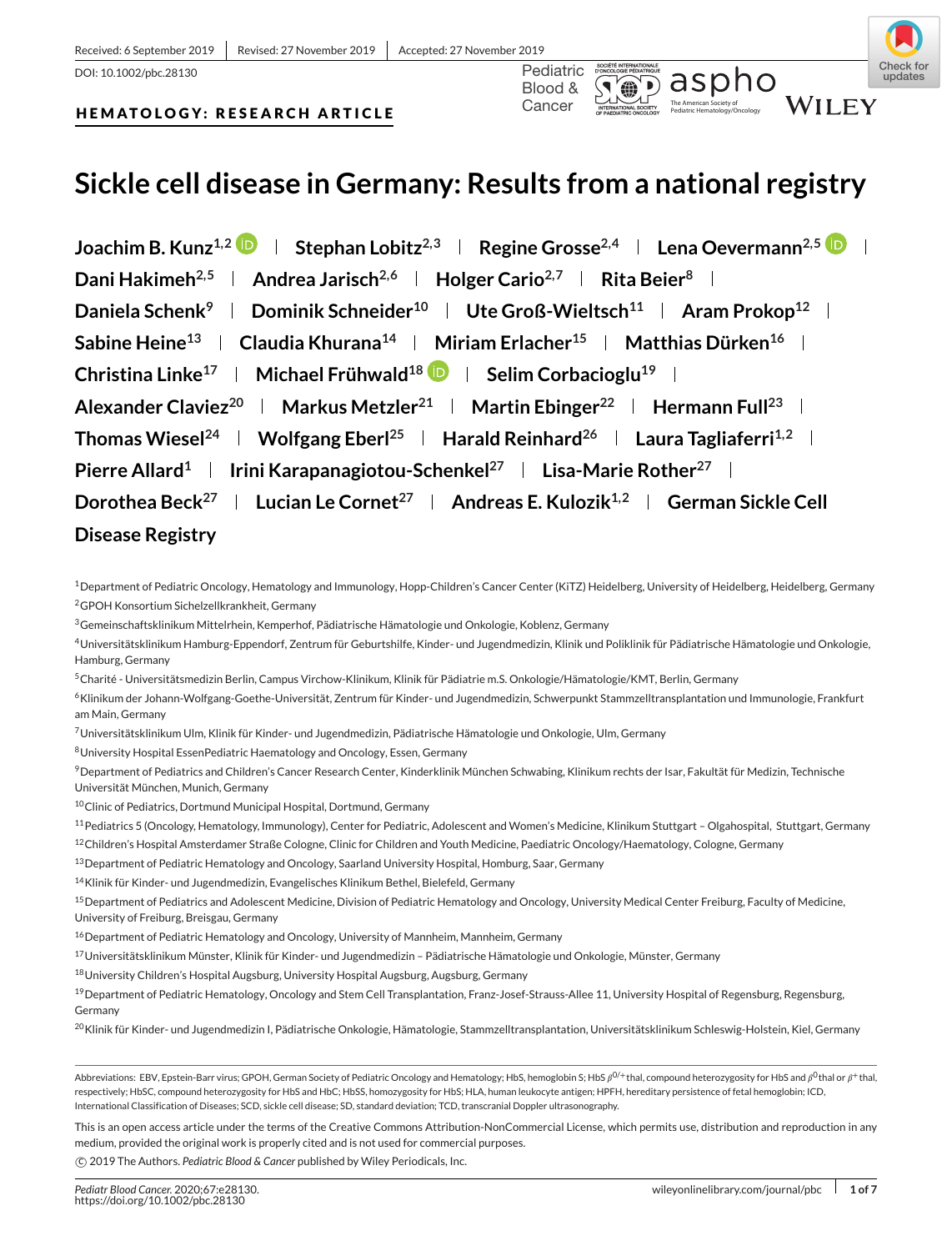# <sup>21</sup>Pediatric Oncology and Hematology, Department of Pediatrics and Adolescent Medicine, University Hospital Erlangen, Erlangen, Germany

22Universitätsklinikum Tübingen, Klinik für Kinder- und Jugendmedizin, Tübingen, Germany

23SLK-Kliniken Heilbronn GmbH, Heilbronn, Germany

<sup>24</sup>Children's Hospital, Vestische Youth Hospital, University of Witten/Herdecke, Datteln, Germany

<sup>25</sup> Institute for Clinical Transfusion Medicine and Children's Hospital, Klinikum Braunschweig GmbH, Germany

<sup>26</sup> Asklepios Kinderklinik Sankt Augustin, St. Augustin, Germany

<sup>27</sup>NCT Trial Center, National Center for Tumor Diseases (NCT) Heidelberg, German Cancer Research Center (dkfz), Heidelberg, Germany

#### **Correspondence**

Andreas E. Kulozik, Zentrum für Kinder- und Jugendmedizin, Im Neuenheimer Feld 430, 69120 Heidelberg, Germany. Email: andreas.kulozik@med.uni-heidelberg.de

#### **Funding information**

Starting in November 2016, the SCD registry has been generously funded by the Deutsche Kinderkrebsstiftung (DKS 2016.12).

# **Abstract**

**Background:** Limited data on the prevalence and medical care of sickle cell disease (SCD) in Germany are available. Here, we make use of a patient registry to characterize the burden of disease and the treatment modalities for patients with SCD in Germany.

**Procedure:** A nationwide German registry for patients with SCD documents basic data on diagnosis and patient history retrospectively at the time of registration. A prospective annual documentation provides more details on complications and treatment of SCD. For the current analyses, data of 439 patients were available.

Results: Most patients had homozygous SCD (HbSS 75.1%, HbS/ $\beta$ -thalassemia 13.2%, and HbSC 11.3%). The median age at diagnosis was 1.9 years (interquartile range, 0.6-4.4 years), most patients were diagnosed when characteristic symptoms occurred. Sepsis and stroke had affected 3.2% and 4.2% of patients, respectively. During the first year of observation, 48.3% of patients were admitted to a hospital and 10.1% required intensive care. Prophylactic penicillin was prescribed to 95.6% of patients with homozygous SCD or HbS/ $\beta$  thalassemia below the age of six and hydroxycarbamide to 90.4% of patients above the age of two years. At least one annual transcranial Doppler ultrasound was documented for 74.8% of patients between 2 and 18 years.

**Conclusion:** With an estimated number of at least 2000, the prevalence of SCD in Germany remains low. Prospectively, we expect that the quality of care for children with SCD will be further improved by an earlier diagnosis after the anticipated introduction of a newborn screening program for SCD.

#### **KEYWORDS**

epidemiology, Germany, registry, sickle cell disease

# **1 INTRODUCTION**

Sickle cell disease (SCD) is a multiorgan disorder resulting in significant morbidity and mortality.<sup>1,2</sup> Through prophylactic and therapeutic interventions such as parent education, $3$  vaccinations, $4$  antibiotic prophylaxis,<sup>5</sup> hydroxycarbamide treatment<sup>6</sup> and red blood cell transfusion, $7$  survival during childhood has continuously improved.<sup>8</sup>

In Germany, SCD exclusively affects immigrants from endemic areas and their descendants, especially from Africa and the Middle East.<sup>9,10</sup> Admission diagnosis data provide an estimate of the increasing frequency of SCD and of its complications in Germany.<sup>10</sup> However, more detailed epidemiological data are required to document the burden of disease, to identify shortcomings in patient management, and to improve patient care. In addition, health policy decision-making, e.g., on the implementation of a newborn screening for SCD or on the licensing of hydroxycarbamide for infants, needs to be supported by "real-world evidence." Several patient registries worldwide have already answered many clinical questions concerning  $SCD$ .<sup>8,11-14</sup> However, these data cannot be directly transferred to patients living in Germany, who likely differ from those living elsewhere with regard to the genetic and social background. For these reasons, a registry for patients with SCD was established by the German Society of Pediatric Oncology and Hematology (GPOH). Here, we report the first results from this registry.

# **2 METHODS**

# **2.1 Registry design**

The nationwide SCD registry records retrospective and prospective data on patients with SCD across multiple centers. Primarily, all pediatric centers organized in the German Society for Pediatric Oncology and Hematology and three internal medicine centers were invited to join the registry. In total, 61 centers were approached, 38 committed to participate and 22 were actively recruiting at the time of data cutoff. New centers may join the registry at any time. Key inclusion criterion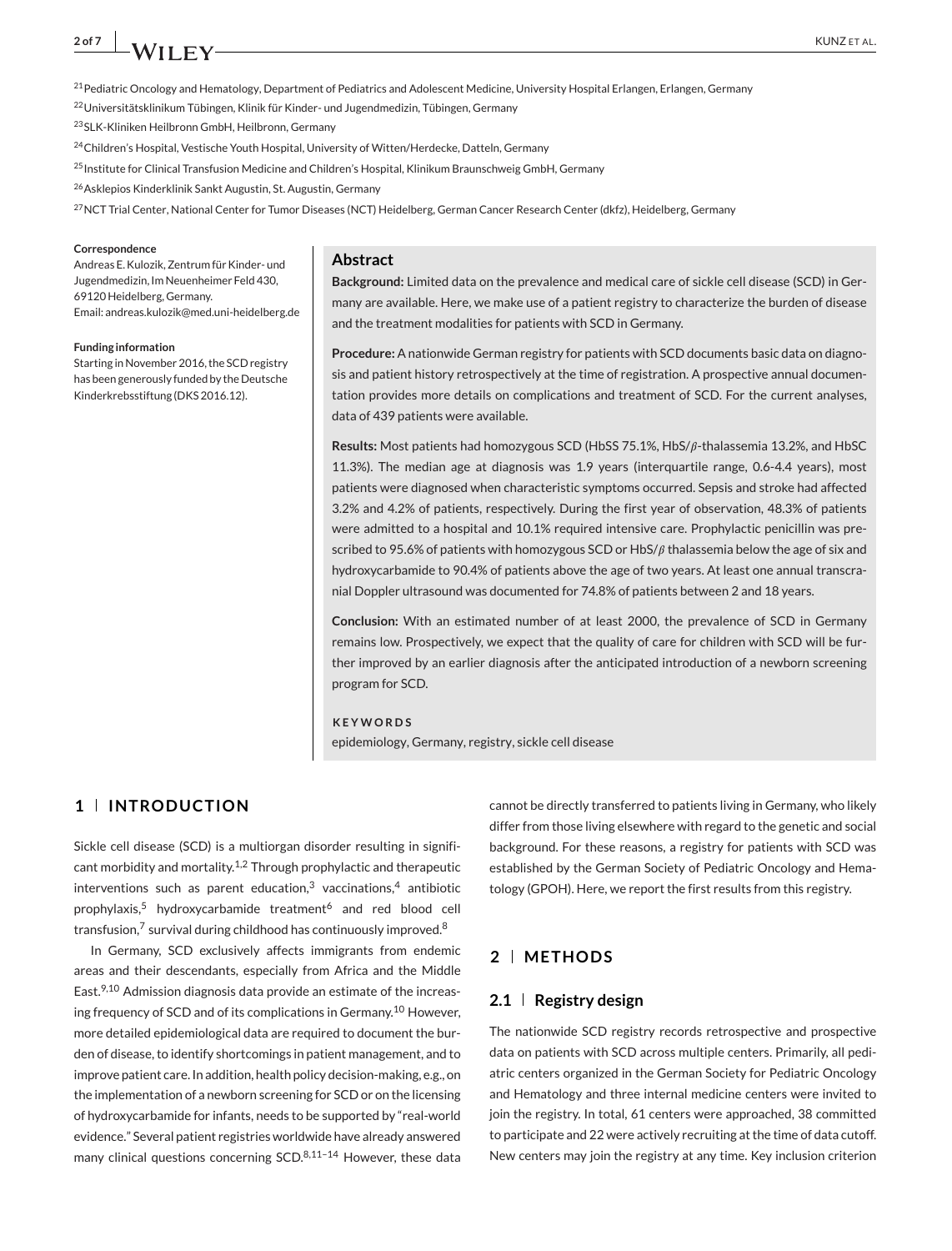was the diagnosis of SCD (both homozygous and compound heterozygous). Heterozygous carriers of the HbS trait were excluded. The study was approved by the institutional review board of the Medical Faculty of Heidelberg University (S-416/2014) and performed according to the Declaration of Helsinki. Written informed consent from patients or legal guardians, respectively, was obtained. The first patient was registered in November 2015. Data cutoff for this publication was July 4, 2019. Apart from the registry, the SCD consortium mandated by the GPOH coordinates several other activities in support of the registry. These include treatment guidelines for  $SCD<sub>1</sub><sup>15</sup>$  creation of a reference network to offer advice to physicians with limited experience with SCD, pilot projects in newborn screening for SCD, and educational events. The registry is filed with ClinicalTrials.gov (NCT03327428).

# **2.2 Care for SCD**

The registry is a purely observational study that does not regulate patient treatment. However, national treatment guidelines<sup>15</sup> recommend basic health care measures for SCD, such as parental education, vaccinations, the use of antibiotic prophylaxis or TCD screening as do international treatment guidelines.<sup>16,17</sup> In Germany, everybody is covered under an obligatory health insurance system, regardless of their employment status. New immigrants who are asylum seekers have access to medical treatment for acute conditions as well as vaccinations. After a waiting period of 15 months, they become eligible for the obligatory health insurance coverage, which includes free access to approved medications. Currently, 60 centers with expertise in pediatric hematology offer care for patients with SCD, but not all centers are equipped for TCD screening. Adults with SCD are frequently taken care of by general practitioners, most hematologists follow few patients only.

# **2.3 Data collection**

The registry continues collecting data prospectively without fixed end date. Participating centers enter data via "remote data entry" into electronic case report forms that have been designed using the electronic data capture software Marvin (XClinical GmbH, Munich, Germany). At the time of registration, basic data including date of birth, date and circumstances of diagnosis, genotype, country of origin, blood group, and patient's past medical history are reported. Starting from the date of registration, annual follow-ups prospectively document details of SCD-related complications (see Supporting Information Table S1), laboratory parameters, and treatment that have been collected in the previous 12 months. Data verification was by plausibility check but not by source data verification. The data that support the findings of this study are available on request from the corresponding author. The data are not publicly available due to privacy or ethical restrictions.

#### **2.4 Statistical analysis**

Periodic analysis and reporting are conducted annually and include analyses specified by a cutoff date. The present report is based on an interim analysis with all available data until the cutoff date of July 4, 2019.

In this observational study, no formal statistical hypothesis was specified in the study protocol. The sample size is not statistically powered for hypothesis testing, and the statistical analysis focuses on descriptive and exploratory techniques.

## **3 RESULTS**

Until the cutoff date, 22 centers in Germany registered a total of 439 patients with SCD. Two centers (Hamburg, Berlin) contributed each at least 50 patients, ten more centers at least 10, thus documenting that SCD patients are widely distributed across the country. Two-hundred twenty-four patients (51%) were female, and 215 (49%) were male. Genotypes, countries of origin, age at diagnosis, and age at registration are presented in Table 1. One-hundred seventy-two (90.1%) of 191 patients with SCD aged 6 to 16 years attend regular schools.

#### **3.1 SCD results in relevant morbidity**

As expected, at the time of registration, more than two thirds of patients had already experienced at least one pain crisis requiring hospitalization, more than one quarter had suffered from acute chest syndrome (Table 2). These numbers were lower in patients with HbSC disease compared with homozygous SCD. Stroke and sepsis were reported in the history of 4.2% and 3.2% of all patients, respectively.

During the first year of observation (Table 3), 201 (48.4%) of 415 evaluable registry patients with SCD were treated as inpatients, 20 (10.2%) of 196 evaluable patients required intensive care. The totals of evaluable patients vary because the number of missing values differs, leaving room for a reporting bias if the number of evaluable patients is considerably lower than the total of 439. The most frequent reason for hospitalization was acute pain (154 of 413 patients, 37.3%), followed by acute chest syndrome. These numbers did not change during the second and third years of follow-up (Supporting Information Table S2). On average, patients were admitted 0.7 times per year for pain (range, 0-20). Hospital admissions for pain crisis documented during the first annual follow-up in the SCD registry (283 in *n* = 406 patients) represent 22.3% of the 1269 hospital admissions that have been reported by hospitals with principal diagnosis "SCD with crises"(ICD code D57.0) in 2017 according to the nationwide statistics of the German Federal Statistical Office.<sup>10,18</sup> If the number of hospitalizations in the registry was representative for all patients with SCD in Germany, the minimum total number of patients with SCD in Germany could be estimated to be at least 2000. However, in adult patients treated in hospital, SCD frequently is a secondary, not a principal, hospital diagnosis. Because adults are underrepresented in our registry, the real number of patients with SCD may considerably exceed this approximation. Further, the total number of patients may be underestimated because patients with mild disease may not be captured.

The overall incidence of acute chest syndrome (72 episodes in 679 observation years) was comparable to that in the cooperative study of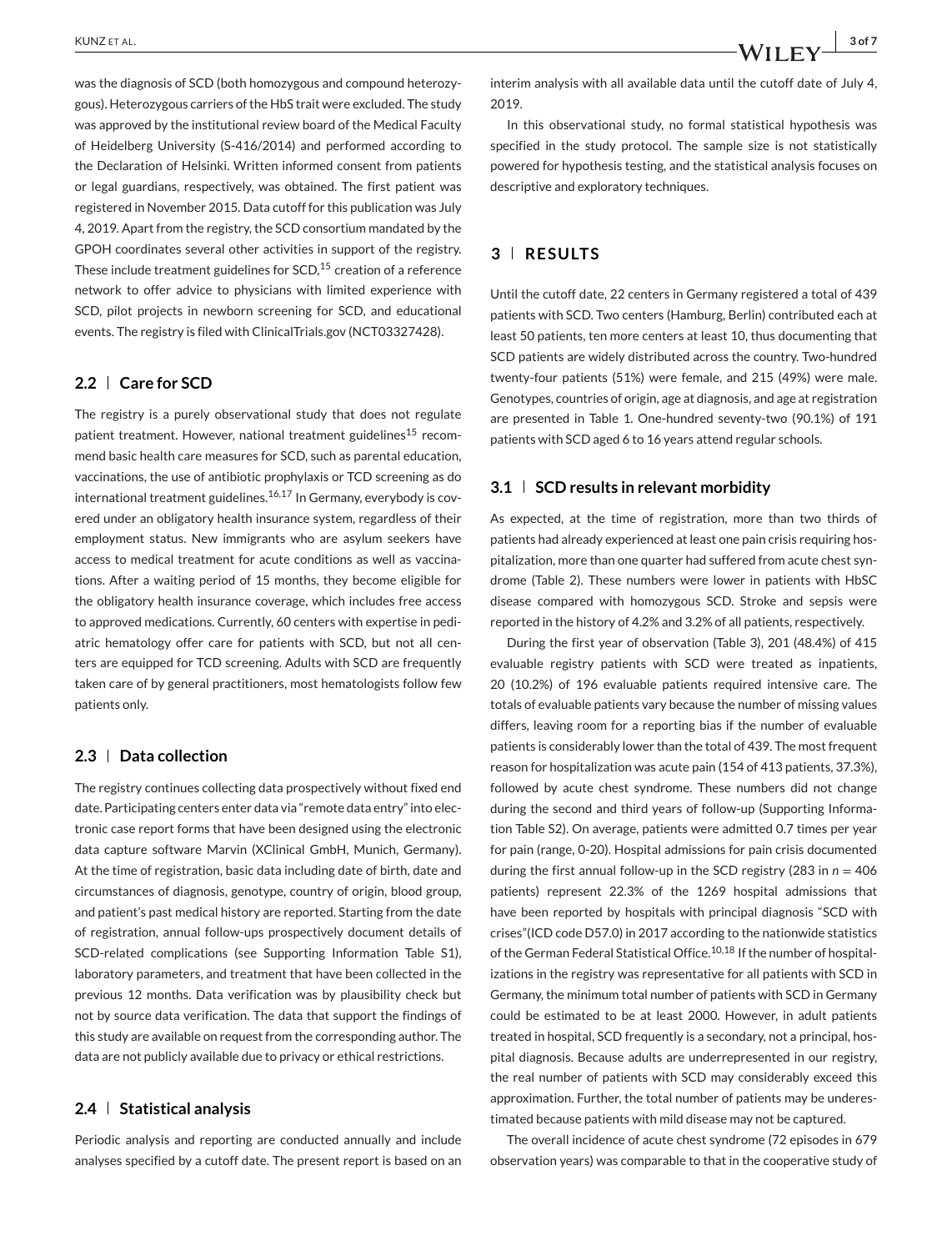#### **TABLE 1** Patient and disease characteristics

#### **Genotypes (***n* **= 425)**

HbSS 319 (75.1%) HbS/ $\beta^0$ thal 27 (6.4%)  $HbS/\beta^+$ thal 29 (6.8%) HbSC 48 (11.3%) Others: HbS/OArab 1 (0.2%), HbS/HPFH 1 (0.2%)

# **Region/country of origin\***

| Africa (66.8%)                          | Nigeria                    | 170 (20.6%)     |             |                       |             |  |  |
|-----------------------------------------|----------------------------|-----------------|-------------|-----------------------|-------------|--|--|
|                                         | Ghana                      | 140 (17.0%)     |             |                       |             |  |  |
|                                         | Togo                       | 48 (5.8%)       |             |                       |             |  |  |
|                                         | Angola                     | 42 (5.1%)       |             |                       |             |  |  |
|                                         | Cameroon                   | 34 (4.1%)       |             |                       |             |  |  |
|                                         | Guinea                     | 23 (2.8%)       |             |                       |             |  |  |
|                                         | Congo                      | 21 (2.6%)       |             |                       |             |  |  |
|                                         | Sierra Leone               | 12 (1.5%)       |             |                       |             |  |  |
|                                         | Other                      | 60 (7.3%)       |             |                       |             |  |  |
| Asia (21.9%)                            | Lebanon/Palestine          | 61 (7.5%)       |             |                       |             |  |  |
|                                         | Syria                      | 41 (5.0%)       |             |                       |             |  |  |
|                                         | Turkey                     | 32 (3.9%)       |             |                       |             |  |  |
|                                         | Iraq                       | 25 (3.0%)       |             |                       |             |  |  |
|                                         | Other                      | 21 (2.5%)       |             |                       |             |  |  |
| Europe (without Turkey)                 |                            | 19 (2.3%)       |             |                       |             |  |  |
| America                                 |                            | 14 (1.7%)       |             |                       |             |  |  |
| Unknown                                 |                            | 53 (6.4%)       |             |                       |             |  |  |
| Age at diagnosis/at registration        |                            |                 |             |                       |             |  |  |
|                                         | $<$ 1 year                 | 1-5 years       | 6-11 years  | $12-17$ years         | $>17$ years |  |  |
| At diagnosis ( $n = 379$ )              | 129 (34%)                  | 189 (49.9%)     | 44 (11.6%)  | 13 (3.4%)             | $4(1.1\%)$  |  |  |
| At registration ( $n = 438$ )           | 14 (3.2%)                  | 108 (24.7%)     | 155 (35.4%) | 92 (21.0%)            | 69 (15.8%)  |  |  |
| Circumstance of diagnosis ( $n = 351$ ) |                            |                 |             |                       |             |  |  |
| Newborn screening                       | Positive family<br>history | Routine checkup | Symptoms    | Incidental<br>finding | Others      |  |  |
| 18 (5.1%)                               | 76 (21.7%)                 | 5(1.4%)         | 202 (57.5%) | 34 (9.7%)             | 16 (4.6%)   |  |  |

<sup>∗</sup>Only countries contributing *>* 10 to the countries of origin.

#### **TABLE 2** Medical history prior to registration: SCD-associated complications by genotype

|                                                         | <b>HbSS</b> | HbS $\beta^0$ thal | HbS $\beta$ <sup>+</sup> thal | <b>HbSC</b>    | <b>Total</b> |
|---------------------------------------------------------|-------------|--------------------|-------------------------------|----------------|--------------|
| Genotype                                                | $n = 319$   | $n = 27$           | $n = 29$                      | $n = 48$       | $n = 425$    |
| Severe pain crisis**                                    | 221 (71.1%) | 17 (65.4%)         | 21 (72.4%)                    | 24 (53.3%)     | 285 (69.0%)  |
| Acute chest syndrome                                    | 102 (33.3%) | 2(8.7%)            | 6(20.7%)                      | 8 (18.2%)      | 118 (29.2%)  |
| Splenic sequestration                                   | 42 (13.8%)  | 7(29.2%)           | 7(25.9%)                      | $\mathbf 0$    | 56 (14.0%)   |
| Splenectomy                                             | 40 (12.8%)  | $9(36.0\%)$        | 6(20.7%)                      | $\mathbf 0$    | 55 (13.3%)   |
| Aplastic crisis                                         | 28 (9.4%)   | $3(13.0\%)$        | 5(17.2%)                      | 5(11.4%)       | 42 (10.6%)   |
| Stroke                                                  | 15 (5.0%)   | $2(8.3\%)$         | $\mathbf 0$                   | $\overline{0}$ | 17 (4.2%)    |
| Sepsis                                                  | 12 (3.9%)   | $\mathbf 0$        | 1(3.4)                        | $\mathbf 0$    | 13 (3.2%)    |
| Reaction to red blood cell<br>transfusion <sup>**</sup> | 5(1.7%)     | $\mathbf 0$        | $\overline{0}$                | $\overline{0}$ | 5(1.3%)      |

<sup>∗</sup>Two patients with genotypes HbS/OArab and HbS/HPFH were excluded from this table; percentages were calculated from nonmissing values only. ∗∗Resulting in hospital admission.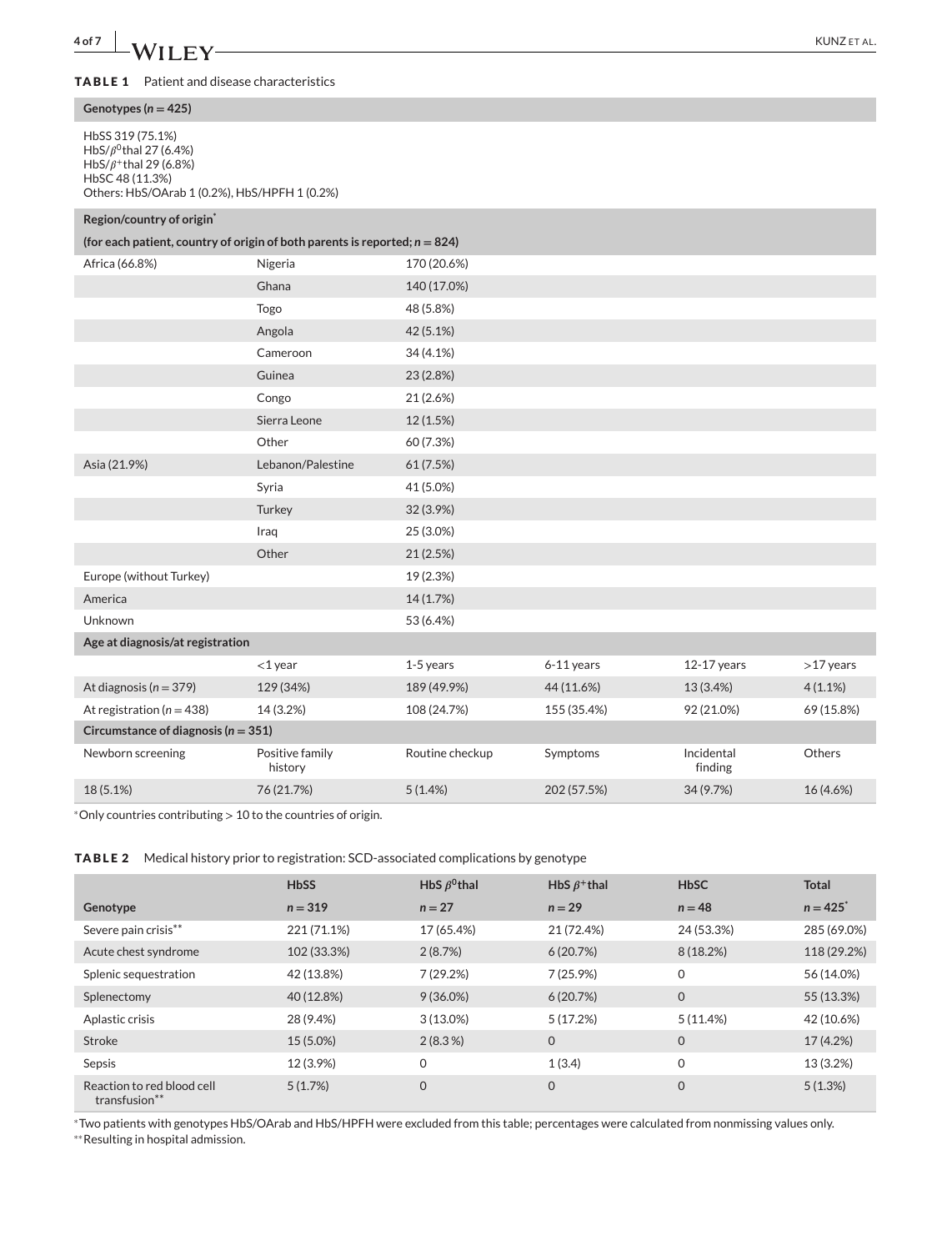**TABLE 3** SCD-associated complications by genotype, first annual follow-up

|                                            | <b>HbSS</b>  | HbS $\beta^0$ thal | HbS $\beta$ <sup>+</sup> thal | <b>HbSC</b>  | <b>Total</b>             |
|--------------------------------------------|--------------|--------------------|-------------------------------|--------------|--------------------------|
| Genotype                                   | $n = 304$    | $n = 26$           | $n = 29$                      | $n = 45$     | $n = 406^a$              |
| Severe pain crisis <sup>b</sup>            | 112 (36.7%)  | 10 (38.5%)         | 14 (48.3%)                    | 10 (22.2%)   | 147 <sup>c</sup> (36.1%) |
| Acute chest syndrome                       | $37(12.1\%)$ | 1(3.8%)            | 3(10.3%)                      | 3(6.7%)      | 44 (10.8%)               |
| Splenic sequestration                      | 4(1.3%)      | 2(7.7%)            | $\Omega$                      | 0            | 6(1.5%)                  |
| Splenectomy                                | 8(2.6%)      | 1(3.8%)            | $\mathbf{0}$                  | $\mathbf{O}$ | 9(2.2%)                  |
| Aplastic crisis                            | 3(1.0)       | 0                  | 1(3.4%                        | 3(6.7%)      | $8c$ (2.0%)              |
| Stroke                                     | 1(0.3)       | $\overline{0}$     | $\mathbf{O}$                  | $\mathbf 0$  | 1(0.2)                   |
| Sepsis                                     | $3(1.0\%)$   | 0                  | $\mathbf 0$                   | 0            | 3(0.7%)                  |
| Reaction to red blood cell<br>transfusionb | 0            | 1(3.8%)            | 1(3.4%)                       | $\mathbf 0$  | $2(0.5\%)$               |

a Patients with documented genotype and first annual examination, percentages were calculated from nonmissing values only.

**b**Resulting in hospital admission.

cOne patient with genotype HbS/HPFH experienced both pain crisis and aplastic crisis; one patient with genotype HbS/OArab had not experienced complications related to SCD.

SCD.<sup>19</sup> Above the age of one year, the frequency of hospitalization for pain and acute chest syndrome did not change with age.

Three patients died of SCD-related complications, all male and genotype HbSS: one patient (age 7 years) from streptococcal sepsis, one (age 40) from heart failure with siderosis, and one (age 11) from cerebral venous sinus thrombosis, intracranial bleeding and pulmonary embolism. One additional patient (male, HbSS, age 6) died from pulmonary complications and viral infection (EBV, Boca) on day 100 after allogeneic stem cell transplantation from a matched unrelated donor.

#### **3.2 Treatment of sickle cell disease**

Almost all children up to the age of five years with the genotypes HbSS and HbS  $\beta^0$ thal were prescribed antibiotic prophylaxis with penicillin V (95.6%). The only currently available disease-modifying drug hydroxycarbamide is licensed in Europe for use in children with SCD with an age of two years and older. Close to 80% of all registry patients were prescribed hydroxycarbamide, 90.4% of patients above the age of two with either HbSS or HbS  $\beta^0$ thal genotypes. These numbers by far exceed those of other recent registry cohorts. $11,12$ Patients without hydroxycarbamide had fewer pain crises or chest syndromes (on average, 0.3/year in 111 patient years, SD 0.6) as compared with patients on hydroxycarbamide (0.8/year in 554 patient years, SD 1.6), indicating that only mildly affected patients did not receive hydroxycarbamide. The high proportion of patients prescribed hydroxycarbamide is reflected in HbF levels. Adult patients with genotype HbSS had a mean HbF level of 12.5% (SD 8.2%, *n* = 11), more than twice that reported for hydroxycarbamide-naïve patients of West African origin.<sup>20,21</sup> This relation holds true for patients of all ages both of African origin (*n* = 105, mean HbF 17.6%, SD 15.3) and of non-African origin (*n* = 48, mean HbF 19.8%, SD 16.5), indicating that due to the effect of hydroxycarbamide, the HbF levels in the registry patients are higher than in hydroxycarbamide-naïve patients from Jamaica and similar to Indian patients of a comparable age distribution.<sup>22</sup>

The high proportion of patients prescribed antibiotic prophylaxis and hydroxycarbamide documents good compliance with current guidelines.15,17 However, although the rate of transcranial Doppler (TCD) ultrasounds usage (74.8% of patients with an indication) compares favorably with historic cohorts, $13,23$  this important diagnostic procedure is still underused.

One hundred six of 413 patients (25.7%) received red blood cell transfusions, 84 (20.3%) for acute complications, 19 (4.6%) as a "chronic" transfusion program, and 3 (0.7%) had both chronic and emergency transfusions.

Twenty-three patients received 24 allogeneic stem cell transplantations. All patients transplanted from a matched sibling donor (*n* = 15) were alive without SCD and without GvHD at last contact. Ten of these had at least one year of follow-up. Of the eight patients having received allogeneic stem cell transplantation from a matched unrelated donor, one patient died and one was transplanted a second time for treatment-induced myelodysplastic syndrome after graft failure one year after his first transplant. Of the remaining six patients, follow-up is below one year in five.

# **3.3 Patients with an early diagnosis tend to have fewer vaso-occlusive crises**

Because SCD is not a target disease of the general newborn screening in Germany, most of the registered patients were diagnosed later than the first year of life after symptoms of SCD had occurred. In order to tentatively assess within the limitations of a retrospective registry whether an early diagnosis and subsequent treatment results in fewer complications, we defined two groups of patients. If patients were diagnosed within the first six months of life before the onset of symptoms (either because of positive family history, newborn screening, or incidental finding), they were categorized as being diagnosed "early" (*n* = 55). Patients diagnosed with symptoms of SCD or after the age of six months were categorized as being diagnosed "late" (*n* = 325). The proportion of patients with a history of pain crises was higher in the "late" diagnosis group compared with the "early" diagnosis group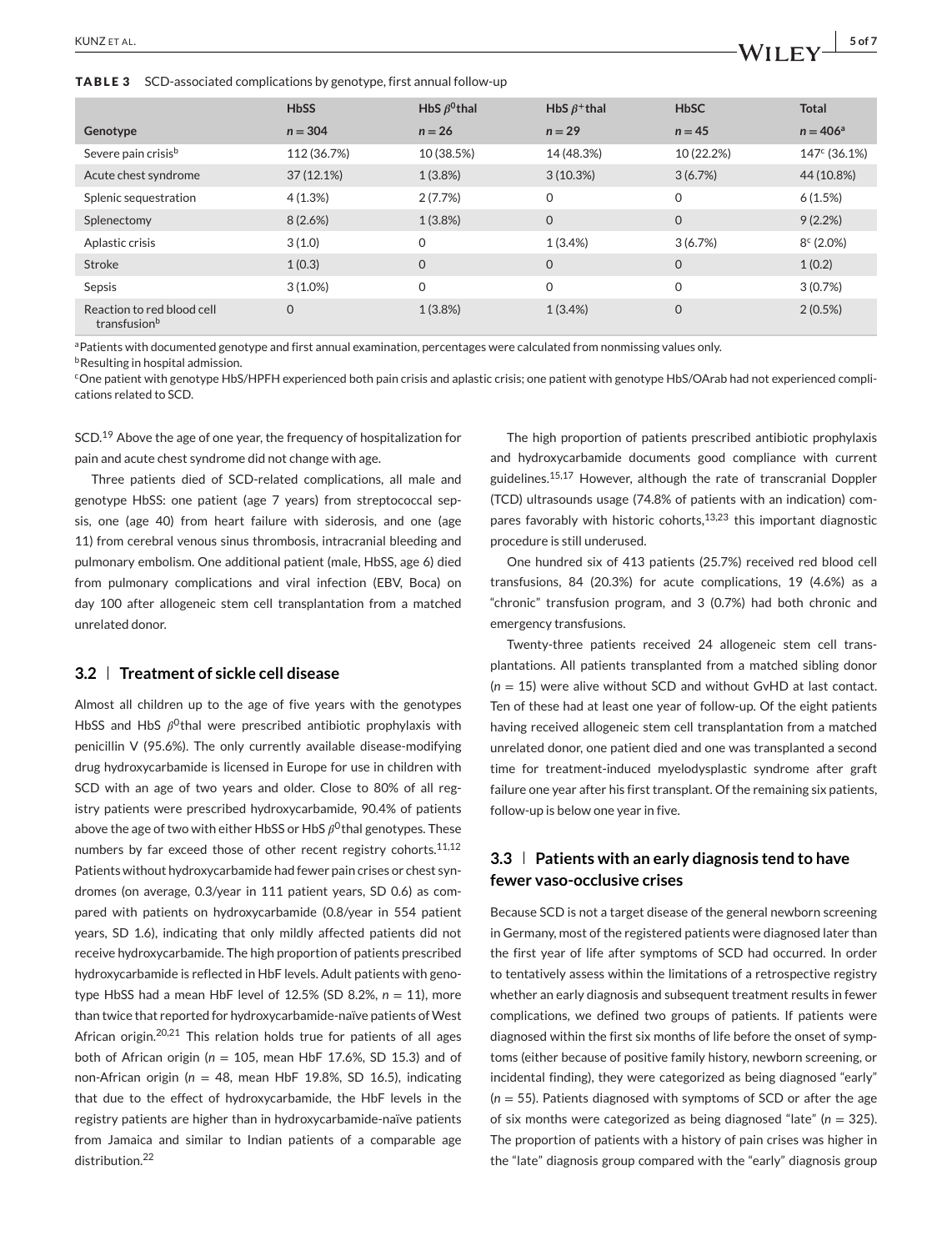$(69.6\% \text{ vs } 53.7\% \text{ P(Fisher)} = 0.03)$ . As the "early diagnosis group" was younger (mean age at registration 6.4 years) compared with the "late diagnosis group" (10.8 years), this comparison is skewed by differing age distributions. While the patients were followed in the registry, the frequency of complications (hospitalization for acute pain crises or chest syndrome) in the early diagnosis group did not differ significantly from that in the late diagnosis group (mean 0.5/year in patients with early diagnosis vs 0.8/year in patients with late diagnosis; standard deviation 1.0 and 1.6, respectively). These findings suggest that our patient registry may currently not be suitable to show the advantages of newborn screening, either because of the limited number of registered patients or, more likely, because of a bias against early and potentially fatal events in patients who have not been diagnosed early.

# **4 DISCUSSION**

We set up a nationwide registry for SCD patients living in Germany, a country that has recently accommodated a large number of immigrants from regions with high prevalence of SCD.

On the basis of the insurance data documenting the total frequency of hospital admissions<sup>10,18</sup> and the average number of admissions for pain crisis per patient documented here, we estimate the national German SCD registry to currently cover up to 25% of all patients living with SCD in the country. Further, the registry demonstrates that the contributing centers generally treat their patients according to current guidelines, which results in a profile of morbidity and mortality that is likely comparable with that of higher incidence countries in Europe and North America.

In comparison with other European countries, the German registry data reveal two unique characteristics: First, the diagnosis is made at a relatively old age and mostly related to the occurrence of symptoms. This challenge will likely be addressed by the introduction of a newborn screening for SCD in Germany, which is expected to be introduced in 2021. Second, the proportion of patients treated with hydroxycarbamide is far higher than reported in any SCD registry so  $far, <sup>11,12</sup>$  consistent with current national guidelines.<sup>15</sup> We assume that the comprehensive use of hydroxycarbamide is a characteristic of the mostly academic centers participating in the registry but may not be a nationwide phenomenon.

Our study suffers from several limitations that are inherent to the design of a voluntary registry. Although 38.2% patients admitted to German hospitals for SCD were age 20 or above, $10$  only 15.8% of our registry patients are adults. This bias toward younger patients is due to the fact that primarily large pediatric centers contributed to the registry. Unfortunately, patients with SCD who are taken care of by family physicians or at smaller institutions are much more difficult to enroll and require further efforts until a near to complete enrollment of all patients with SCD can be achieved. Although the total number of patients with SCD in Germany is not known, we estimate the total number of patients with SCD to be at least 2000 in Germany for 2017.

With regard to severe complications of SCD, the most important limitation of our registry is the lack of a universal newborn screening for SCD. The fact that most patients were diagnosed with SCD when symptoms occurred raises the concern of lethal complications before the diagnosis of SCD is made. Children dying from complications of SCD before the diagnosis is made cannot be enrolled in the registry, thus the number of severe complications may be underestimated. Similar concerns relate to patients arriving in Germany as refugees, typically without documentation of their medical history.10,24 Although we know that the number of patients with SCD has increased by more than 30% after  $2013$ ,<sup>10</sup> we do not know how many of the registry patients were born in Germany and how many arrived after having suffered from SCD in their home country or in another health care system.

Despite the obvious limitations, this registry systematically gathers nationwide data on SCD and its treatment for Germany. In comparison with a previous registry,<sup>25</sup> both the number of enrolled patients and the total of patients with SCD in Germany have approximately doubled since 2005. Although the proportion of patients treated with hydroxycarbamide has increased more than threefold compared with 2005 and antibiotic prophylaxis is offered *>* 95% of preschool children, TCD measurements are still not used in every patient in need. We conclude that the physicians that contributed to this registry, mostly pediatricians, are aware of current treatment guidelines. However, the incomplete availability of TCD screening due to the lack of physicians with expertise in this technique, and most importantly the late diagnosis due to the lack of a newborn screening for SCD preclude treatment according to international standards. In order to improve medical care for patients with SCD, the most important measures are a newborn screening program that is expected to be introduced in 2021<sup>26</sup> and a TCD training program for physicians.

Patient registries, together with concomitant efforts such as physician training on treatment guidelines or establishing newborn screening programs for SCD, are essential for a comprehensive national SCD management in countries where SCD has only recently been recognized as a challenge.<sup>27</sup> However, an optimal care will only be achieved if a network of both pediatric and internal medical centers is dedicated to offer routine follow-up and emergency treatment for patients with SCD.

#### **ACKNOWLEDGMENTS**

We thank all participating patients and all contributing physicians and nurses for their efforts.

#### **FUNDING INFORMATION**

Starting in November 2016, the SCD registry has been generously funded by the Deutsche Kinderkrebsstiftung (DKS 2016.12).

#### **CONFLICTS OF INTEREST**

The authors declare that there is no conflict of interest.